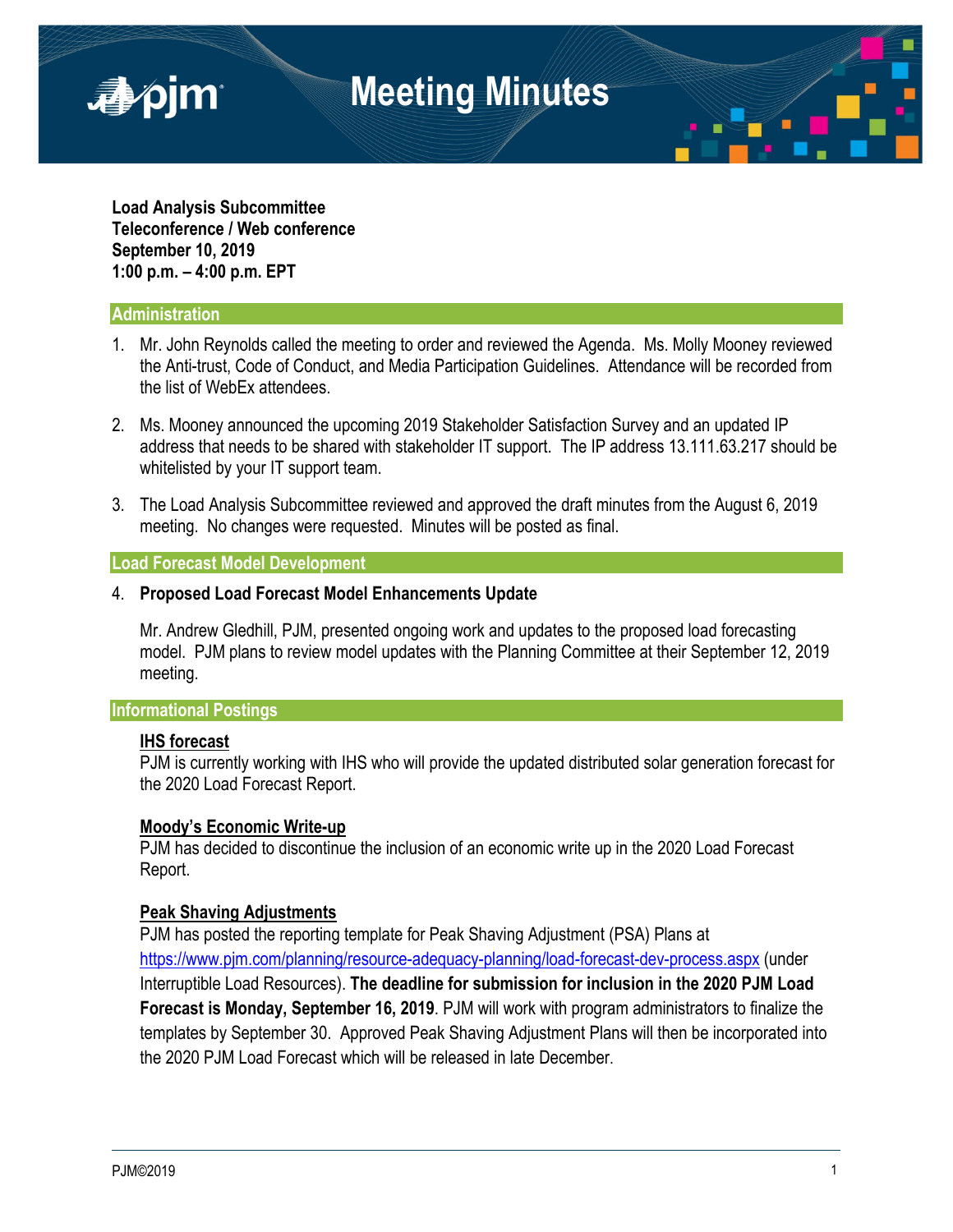

# **Meeting Minutes**

#### **In Attendance**

David Hastings **Dhast Co., LLC** Tom Rutigliano **Earth Networks Dean Bickerstaff Hartree Partners** Kieran Kemmerer S&P Global Platts

Jamie Lejcar **Allegheny Electric Cooperative, Inc.** Allegheny Electric Cooperative, Inc. Randy Holliday **American Electric Power American Electric Power** Grace Coyle **Baltimore Gas and Electric Company** Tom Jens **Black Oak Energy, LLC** Sara Bishop Calpine Energy Services, L.P. Dennis Kelter Commonwealth Edison Company Lynn Horning Customized Energy Solutions, Ltd. Carl Johnson Customized Energy Solutions, Ltd. Jonathan Sasser Customized Energy Solutions, Ltd. Jeff Matzen Dominion Virginia Power Mariah Mitchell Dominion Virginia Power Abhijit Rajan **Dominion Virginia Power** Karim Siamer **No. 2018 Commission Commission Commission Commission Commission Commission Commission Commission Commission Commission Commission Commission Commission Commission Commission Commission Commission Commission** Robert Thomas **No. 2018 CONFIDENTIAL CONSUMING POWER** Dominion Virginia Power Jacob Watson **Eastern Kentucky Power Cooperative, Inc.** Sally Witt Eastern Kentucky Power Cooperative, Inc. Marie Rinkoski Exelon Generation Company Meghan Jurica **First Energy Corporation** Deb Kanner First Energy Corporation Mike Durinsky **First Energy Corporation** Kathleen Wehnes **Maryland Public Service Commission** David Mabry **Mathews** McNees Wallace & Nurick LLC Adrien Ford **Communist Cooperative** Cooperative Cooperative Mike Jesensky Old Dominion Electric Cooperative Arun Nava PPL Electric Utilities Corporation Ray DePillo Public Service Electric & Gas Company Kieran Bergin Public Service Electric & Gas Company Kwok-Lam Hong The Public Service Electric & Gas Company Leonid Lyakhovich Public Service Electric & Gas Company Alex Stern Public Service Electric & Gas Company Stephen Wreschnig **Public Service Electric & Gas Company** Tom Hoatson **Riverside Generating, LLC** Jame Huang Rockland Electric Company John Rohrbach Southern Maryland Electric Cooperative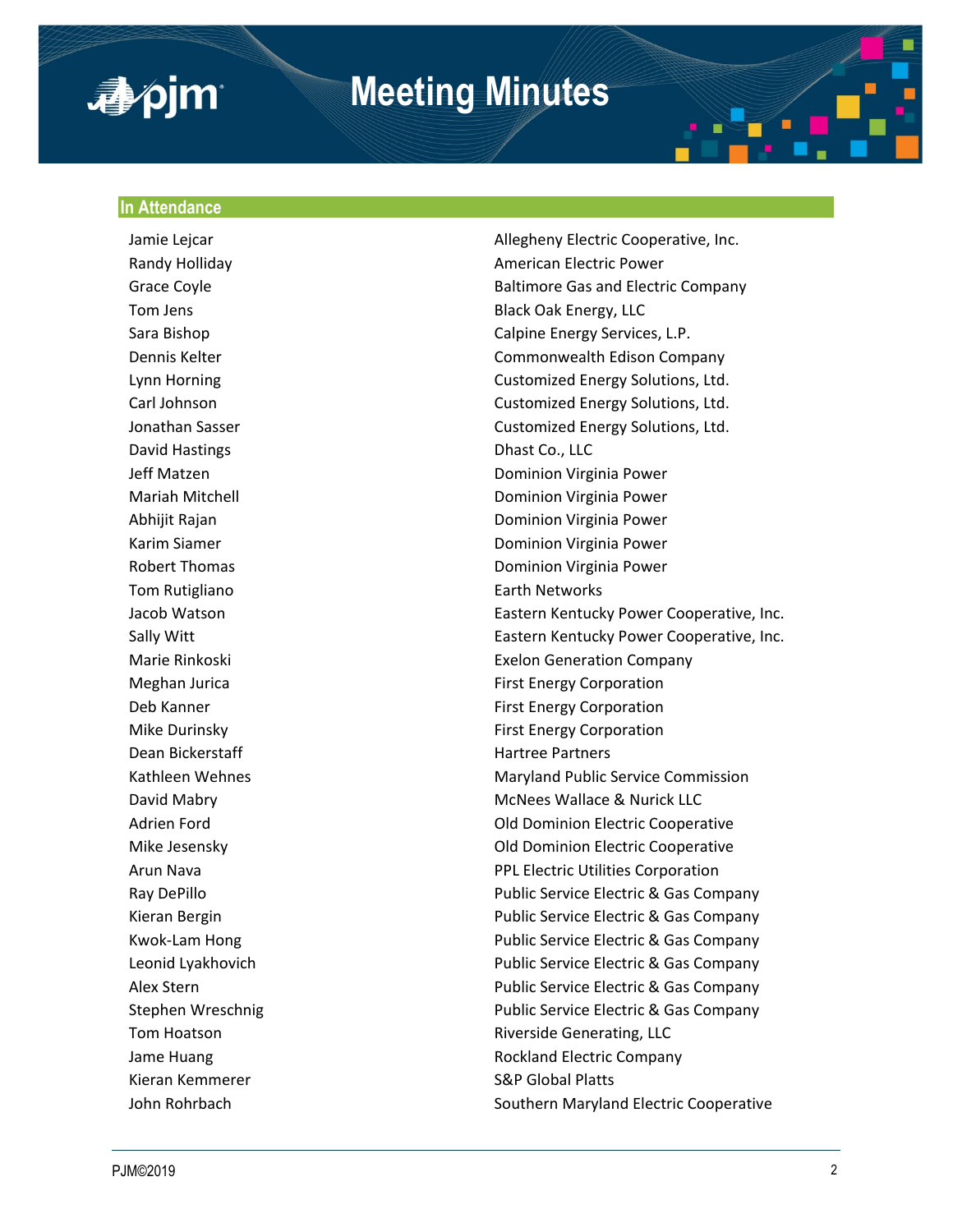

# **Meeting Minutes**

Kenneth Foladare Tangibl

Jennifer Hohenshilt Talen Energy Marketing, LLC Brad Swalwell **Tangent Energy Solutions**, Inc. James Wilson **Million** Wilson Energy Economics

Tom Falin **PJM** Interconnection, LLC Andrew Gledhill **Andrew Gledhill** PJM Interconnection, LLC Jason Quevada **PJM Interconnection**, LLC Ken Schuyler **PJM** Interconnection, LLC Molly Mooney, Secretary **PJM Interconnection**, LLC

John Reynolds, Chairman PJM Interconnection, LLC

Author: Molly Mooney